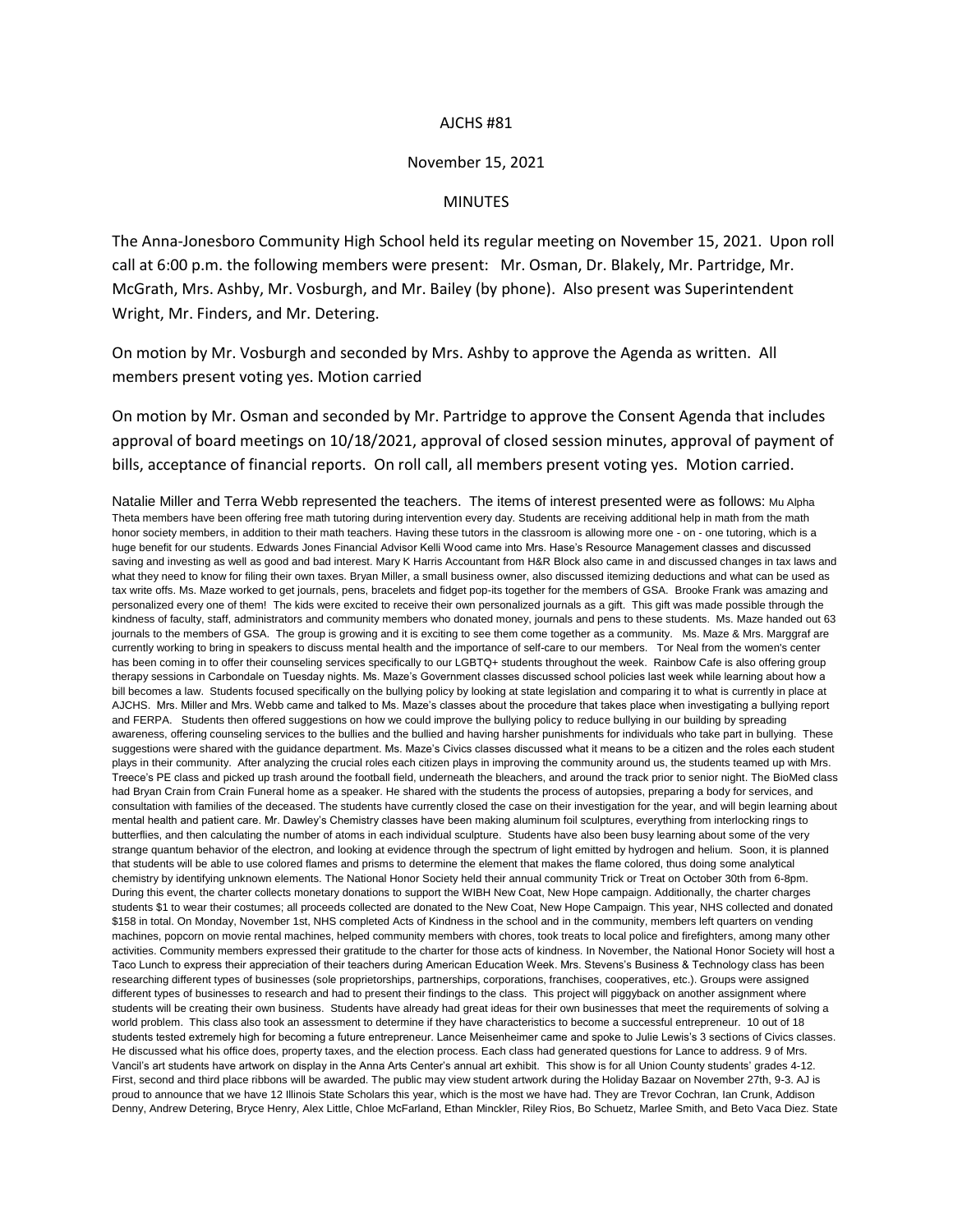Scholars are selected by the Illinois Student Assistance Commission based on GPA, class rank, and test scores. Steven Wiseman from the Illinois National Guard came into Mrs. Hase's Resource and Co-op class. He went through some mental games that are used in the military to help students distract themselves from what is going on and relax for a couple minutes.

Items from Student Council: Hello, my name is Madelynn Eastman and I am the Blood-Drive coordinator for the student council. The goal for the October Blood Drive was 50 units and we ended up having 77 units of blood donations, and 38 of those were first time donors. All of the student workers were extremely helpful this being, the blood drive was a big success. The next blood drive will be held February 23rd in the lower gym. We will be sponsoring 10 students for Christmas through the Pay It Forward Program.

Mr. Livesay gave his athletic report.

Mr. Finders gave a power point presentation on MTSS (Multi-Tiered Systems of Support).

Principal Detering reported on the Failing Grade Reports, Discipline, Safety Drills, and Academic Intervention Update.

Superintendent Wright reported on tax rate comparisons of various school districts, a new law that might affect our current MOU in regard to administrative leave days for COVID, the approval of the CTE innovation grant and rural low income grant, and current and proposed projects.

On motion by Mr. Vosburgh and seconded by Mr. McGrath for the Board to enter into closed session at 7:01 p.m. for the following reasons (1) the purpose of appointment, employment, compensation, discipline, performance, or dismissal of specific employee of the public body or legal counsel for the public body, including hearing testimony on a complaint lodged against an employee of the public body or against legal counsel for the public to determine its validity. 5ILCS 120/2(c)(1) Collective negotiating matters between the public body and its employees or their representatives, or deliberations concerning salary schedules for one or more classes of employees. 5 ILCS 120/2 (c)(2) On roll call, all members present voting yes. Motion carried.

On motion by Mr. Osman and seconded by Mrs. Ashby to return to regular session at 7:12 p.m. On roll call all members present voting yes. Motion carried.

On motion by Mr. McGrath and seconded by Mr. Vosburgh to approve Resolution 21-11-15A Regarding Estimated Amounts Necessary to be Levied for the Year 2022. On roll call, all members present voting yes. Motion carried.

Information was presented on the Illinois school report card.

The Annual Report on the Annual Review of the Emergency Operations Plan was presented.

The Student Services Department submitted a proposal for the Board to be considered.

The Board discussed proposed bids for artificial turf. No action was taken.

On motion by Mr. Partridge and seconded by Dr. Blakely to approve the increase for substitute teacher pay to \$100.00/day. On roll call, all members present voting yes. Motion carried.